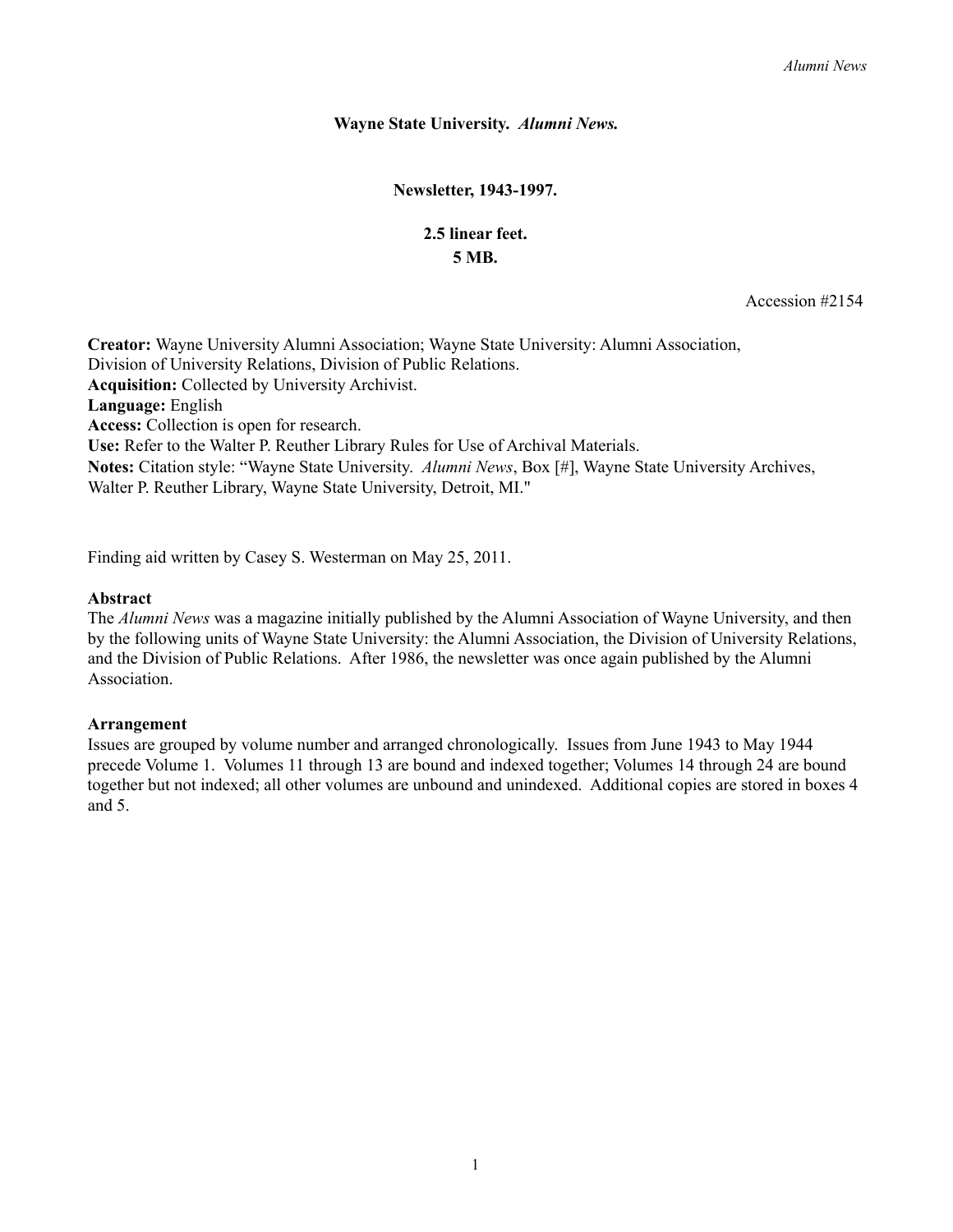| Box            | Volume         | Title                                                                                                                           | Date      |
|----------------|----------------|---------------------------------------------------------------------------------------------------------------------------------|-----------|
| $\mathbf{1}$   |                | Wayne University. Wayne University Alumni News. June 1, 1943 - May 15, 1944. 1943-1944                                          |           |
| $\mathbf{1}$   | $\mathbf{1}$   | Wayne University. Alumni Association. Wayne University Alumni News.<br>October 25, 1944 - May 1, 1945.                          | 1944-1945 |
| $\mathbf{1}$   | $\overline{2}$ | Wayne University. Alumni Association. Wayne University Alumni News.<br>October 1, 1945 - May 1946.                              | 1945-1946 |
| $\mathbf{1}$   | 3              | Wayne University. Alumni Association. Wayne University Alumni News.<br>October 1, 1946 - March 1947.                            | 1946-1947 |
| $\mathbf{1}$   | $\overline{4}$ | Wayne University. Alumni Association. Wayne University Alumni News. March 1948<br>1948 - June 1948.                             |           |
| $\mathbf{1}$   | 5              | Wayne University. Alumni Association. Wayne University Alumni News.<br>September 1948 - June 1949.                              | 1948-1949 |
| $\mathbf{1}$   | 6              | Wayne University. Alumni Association. Wayne University Alumni News.<br>October 1949 - May 1950.                                 | 1949-1950 |
| $\mathbf{1}$   | 7              | Wayne University. Alumni Association. Wayne University Alumni News.<br>September 1950 - April 1951.                             | 1950-1951 |
| $\mathbf{1}$   | 8              | Wayne University. Alumni Association. Wayne University Alumni News.<br>September 1951 - April 1952.                             | 1951-1952 |
| $\mathbf{1}$   | 9              | Wayne University. Alumni Association. Wayne University Alumni News.<br>September 1952 - May 1953.                               | 1952-1953 |
| $\mathbf{1}$   | 10             | Wayne University. Alumni Association. Wayne University Alumni News.<br>September 1953 - June 1954.                              | 1953-1954 |
| $\mathbf{1}$   | $11 - 13$      | Wayne State University. Alumni Association. Wayne State University Alumni<br>News. October 1954 - April 1957. Bound with index. | 1954-1957 |
| $\mathbf{1}$   | $14 - 24$      | Wayne State University. Alumni Association. Wayne State University Alumni<br>News. October 1957 - April 1968. Bound.            | 1959-1968 |
| $\mathbf{1}$   | 25             | Wayne State University. Division of University Relations. Wayne State<br>University Alumni News. October 1968 - April 1969.     | 1968-1969 |
| $\mathbf{1}$   | 26             | Wayne State University. Division of University Relations. Wayne State<br>University Alumni News. July 1969 - April 1970.        | 1969-1970 |
| $\mathbf{1}$   | 27             | Wayne State University. Division of University Relations. Wayne State<br>University Alumni News. July 1970 - April 1971.        | 1970-1971 |
| $\overline{2}$ | 28             | Wayne State University. Division of University Relations. Wayne State<br>University Alumni News. July 1971 - April 1972.        | 1971-1972 |
| $\overline{2}$ | 29             | Wayne State University. Division of University Relations. Wayne State<br>University Alumni News. July 1972 - April 1973.        | 1972-1973 |
| $\overline{2}$ | 30             | Wayne State University. Division of University Relations. Wayne State<br>University Alumni News. July 1973 - April 1974.        | 1973-1974 |
| $\overline{2}$ | 31             | Wayne State University. Division of University Relations. Wayne State<br>University Alumni News. July 1974 - January 1975.      | 1974-1975 |
| $\overline{2}$ | 32             | Wayne State University. Division of University Relations. Wayne State<br>University Alumni News. September 1975 - March 1976.   | 1975-1976 |
| $\overline{2}$ | 33             | Wayne State University. Division of University Relations. Wayne State<br>University Alumni News. September 1976 - May 1977.     | 1976-1977 |
| 2              | 34             | Wayne State University. Division of University Relations. Wayne State<br>University Alumni News. September 1977 - May 1978.     | 1977-1978 |